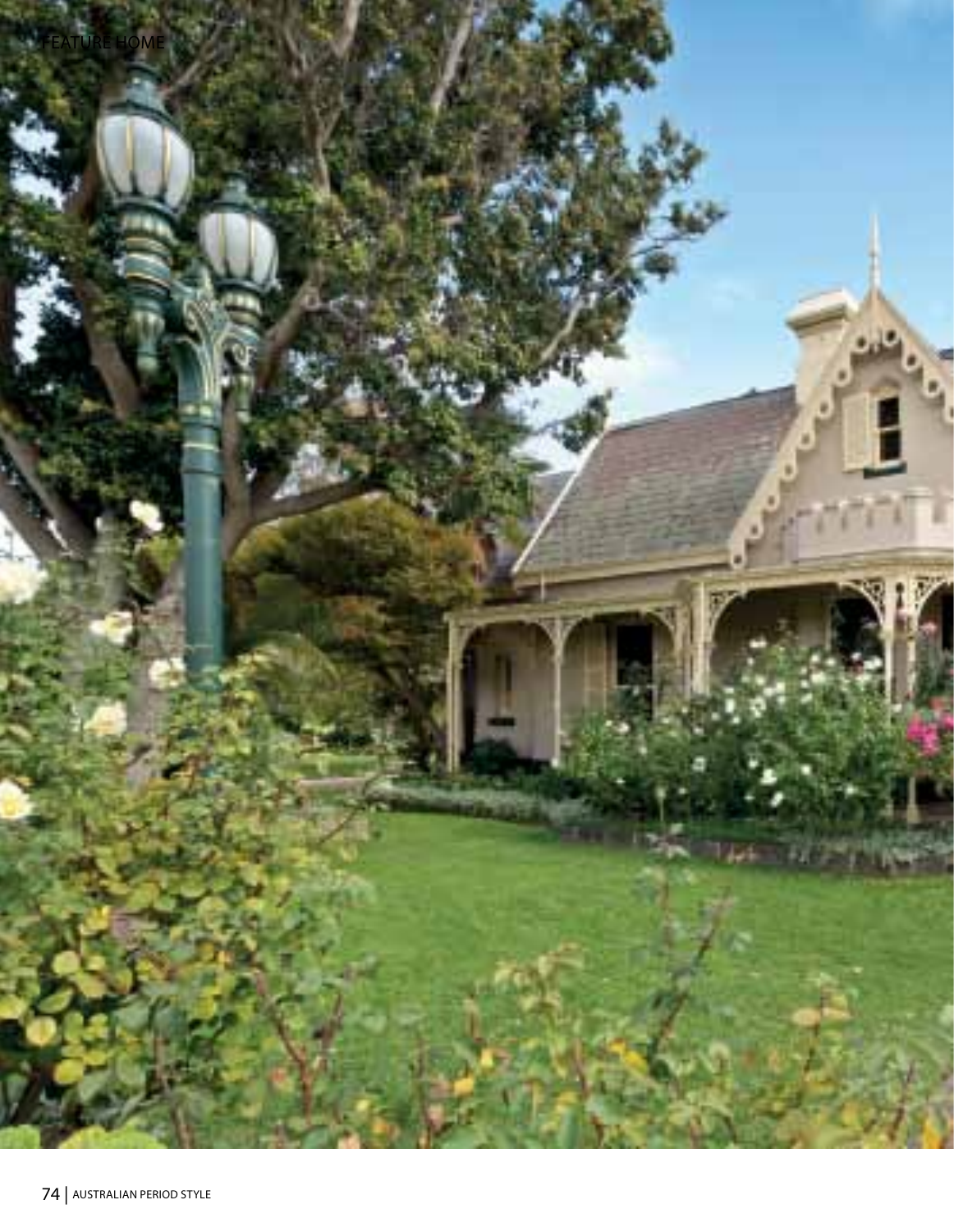## feature home

Left: South Lodge Brighton, circa 1840, a magnificent Victorian Rustic Gothic house in the anti-monumental style of irregular massing, modest scale, and steeply pitched gabled roofs with decorated bargeboards.

Words Danielle Townsend Photography Patrick Redmond

outh Lodge was originally a<br>cottage, built as gardener Thoma<br>Ricketts' residence for the JB We<br>estate in the late 1840s. South Lo<br>was extended around the original cottage outh Lodge was originally a cottage, built as gardener Thomas Ricketts' residence for the JB Were estate in the late 1840s. South Lodge in the 1880s, and has been extended and renovated a number of times, all sympathetic to the picturesque style of the building.

It is best described as Victorian Rustic Gothic (1840–1890), an anti-monumental style suitable to houses in the suburbs or country. In Australia, the Rustic Gothic style was used for houses of brick, stone or timber construction. The house is a perfect example of the cult of the picturesque, an attachment to a romantic image of a rural medieval past. The Rustic Gothic style gave a feeling of security to expatriate Britons who felt themselves to be inhabitants of a raw, hostile environment half a world away from home.

The main characteristics of this style are irregular massing, modest-scale and steeply pitched gabled roofs with decorated bargeboards (timber fretwork connected to the gables).

On cloudless moonlit nights, when there is a slight sea breeze off nearby Port Phillip Bay, the ghost of Thomas Ricketts is reported to have been seen in the South Lodge garden, tending the roses.

The current custodians of the 17-room South Lodge — a family of four — undertook the revival of this magnificent 1842 Brighton property approximately six years ago, starting with the main bedroom.

The floorboards were polished and revived to their original appearance. The owners then took to painting wood graining on all

## RICH IN HISTORY

South Lodge, a magnificent Victorian Rustic Gothic home, was built in Melbourne's early days, and today has been lovingly revived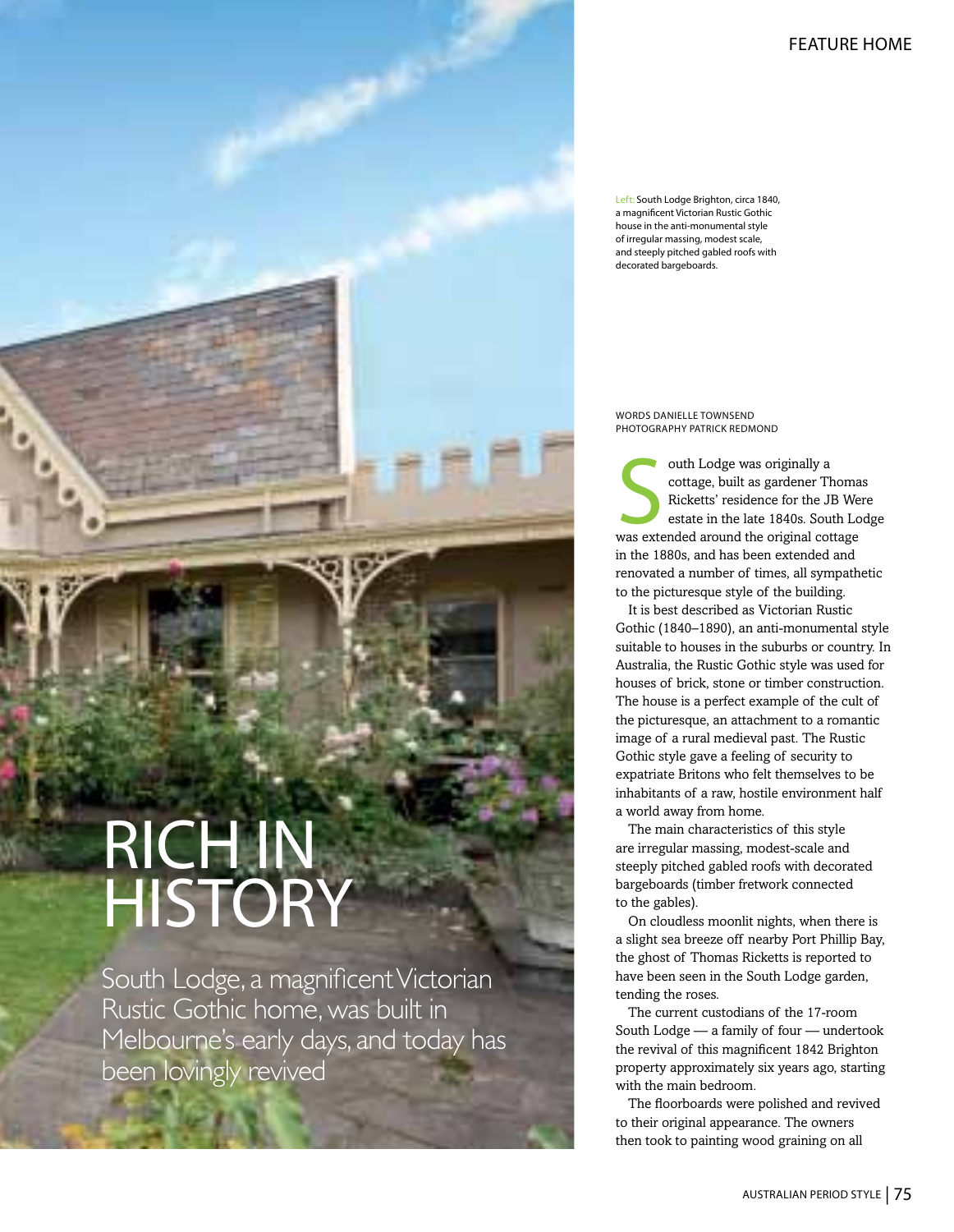

the timber architraves and chose Haymes Sky paint, a restful and peaceful pale green for this room, with all painting of walls and cornices completed by them.

The owners contacted Michael Holgate,

director of Michael Holgate Design, to see what fabric he could suggest for the curtains. "I chose the fabric design Owen Jones in red, with the same design in gold as a reverse lining on the underswags to

act as a natural contrast to the wall colour, and the tassel fringing and tie-backs were sourced to complement the fabric," says Michael. Owen Jones was a contemporary of William Morris and is best known for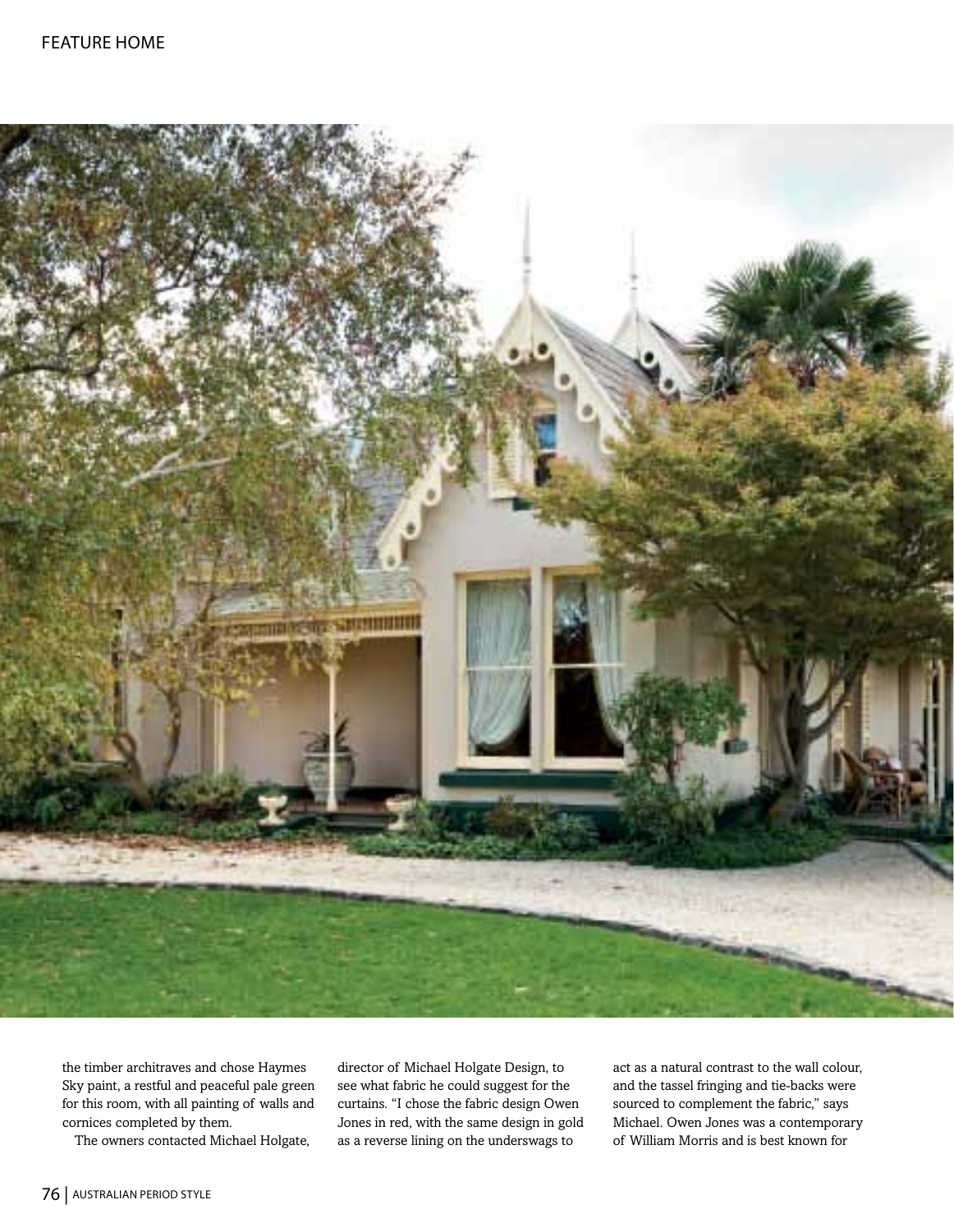

Above: The front entrance to South Lodge, with its beautiful gardens and sweeping drive. Right: The iron-worked verandah provides a cool place to sit on a hot summer's day.

his opus *The Grammar of Ornament* (1856) and quote: "Form without colour is like a body without a soul."

The bay window with arched bulkhead presented some challenges as total precision with the measurements was needed. "My wife and business partner (Bo Chao) drafted the window in consultation with the clients, to ensure correct proportions and depth of the soft furnishings, the swags and curtains were given a thick bumph interlining and were all hand-sewn by my wife," says Michael. "The owners and I installed the window furnishings and timber holdbacks which were adapted and extended, and hand-stained by the owners for continuity with the pelmet. The timber pelmet crowning these soft furnishings was skillfully created by the owner and his daughter using hardwood to ensure perfect stain colour, and whimsically turning one of the spindles in the balustrade upside down as homage to the belief that only God is perfect."

The formal sitting room was decorated next, the floors having been polished and the architraves painted by the owners. "It was then my task to cover them up," says Michael.

The owners had chosen Hamyes Deep Cream for the wall colour, a perfect choice that brightened an existing dull room. The sitting room presented new challenges as it was part of the original cottage and had an unusual number of windows of differing heights and dimensions, which were arranged to give the original resident (the gardener) a view in every direction.

The largest window, which overlooks the drive, required a substantial treatment. The owner has a grand piano with its lid raised, placed in front of this window, so it was decided that an asymmetrical treatment would frame the piano beautifully.

The window treatment would provide relaxed formality and the fabric chosen was Dorothea, (a pretty floral trail design, beautifully embroidered on a pure silk ground and based on an 18th century rococo silk) from the Royal Collection 2011 © Her Majesty Queen Elizabeth II. Back curtains and swags were in

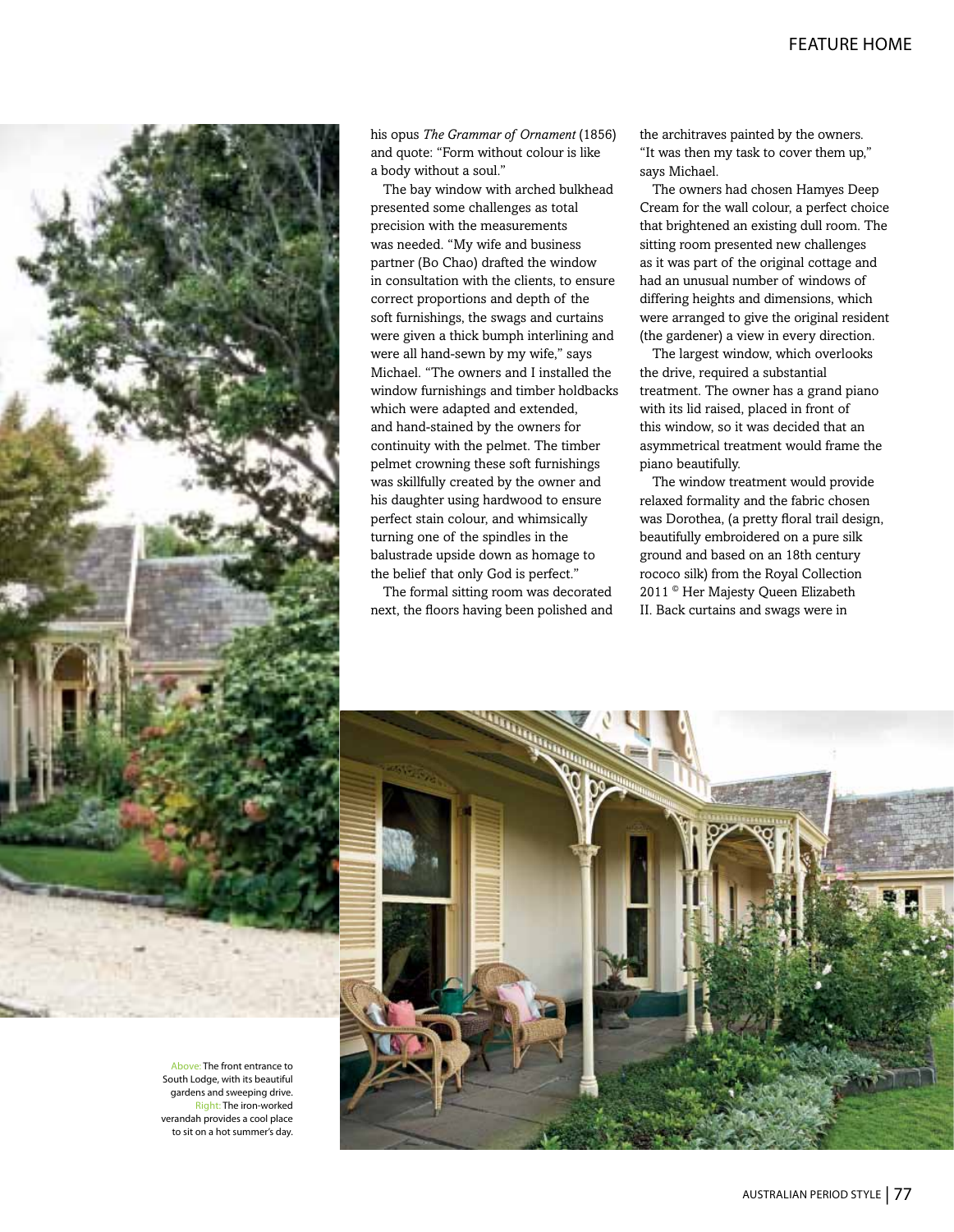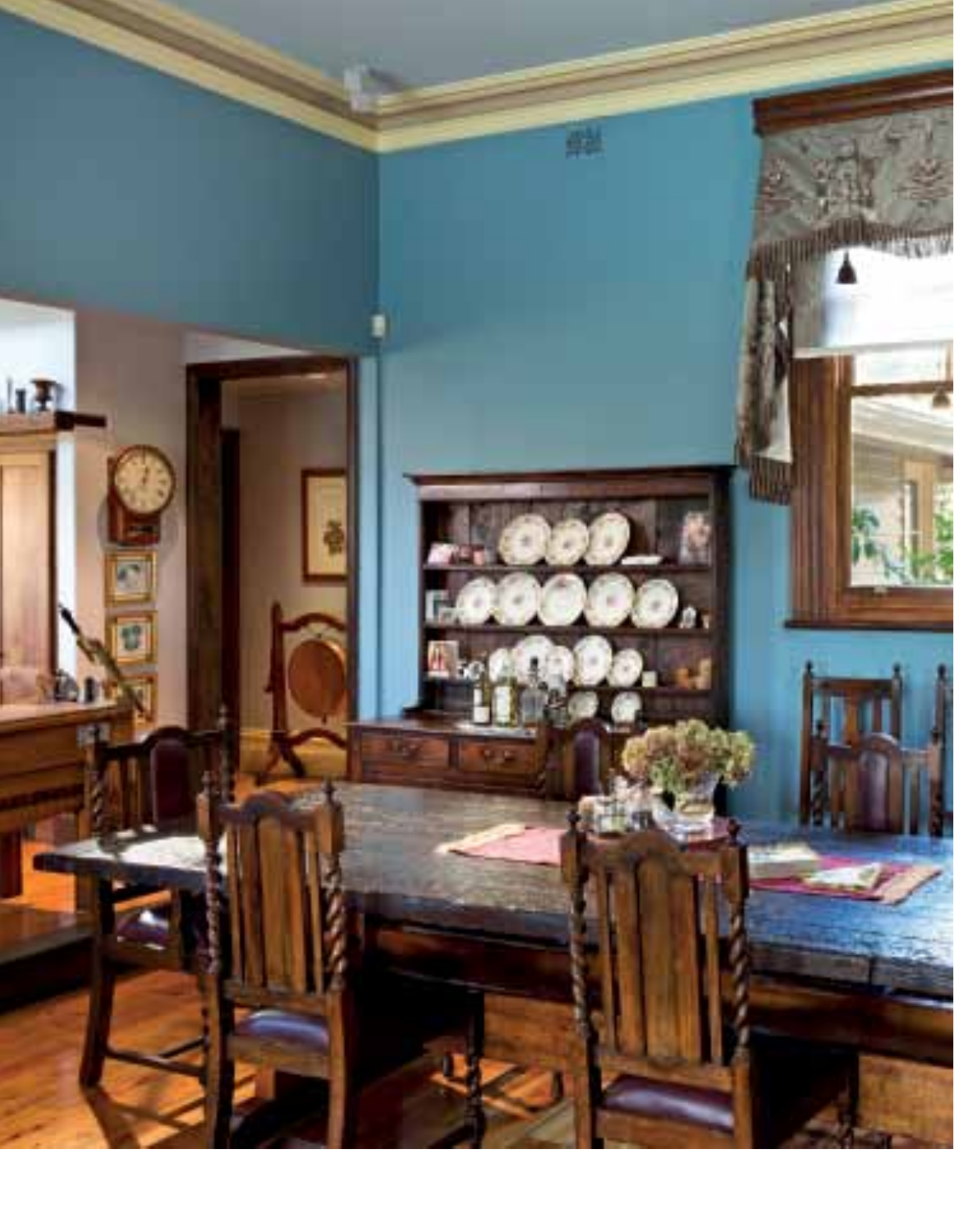

Left: The family living area with bold use of colour provides a beautiful backdrop for family gatherings.

antique green silk. The trimmings of the front curtain are tassel fringing with beads and bullion fringing for the back curtain. The owner created and stained the timber pelmet for this window to match his work on the architraves.

With this work installed and completed, Michael turned his attention to the other window in this room, of lower height and extending to the floor. The decision was made that the best way to overcome the differing window heights within the room was to recess the swag in the window frame and extend the swag height to the picture rail.

The choice of fabric was the same as the back curtain of the main window, so that it would not look contrived. "We could not change the height of this window to the same height as the main window, however we were able to achieve a feeling of continuity," says Michael. This window stands alone within the room in harmony with the main window.

Once again, the swags and curtains were bumph interlined and hand-sewn by Bo. These were drafted first for correct proportion. "We have immense satisfaction with this room as there is an appearance of simplicity, when in reality the soft furnishings were extremely complex to achieve and are constructed to an international standard," says Michael.

The guest bedroom was next in the renovation, the timber architraves and wardrobe doors receiving the owner's skill and expertise, with his daughter helping him for the wardrobe doors. They chose Haymes Country Spun paint for the walls.

The fabric chosen for this window is William Morris' Kelmscott Tree in mulberry/russet. The inspiration for this design can be seen on the bed curtains surrounding the four-poster bed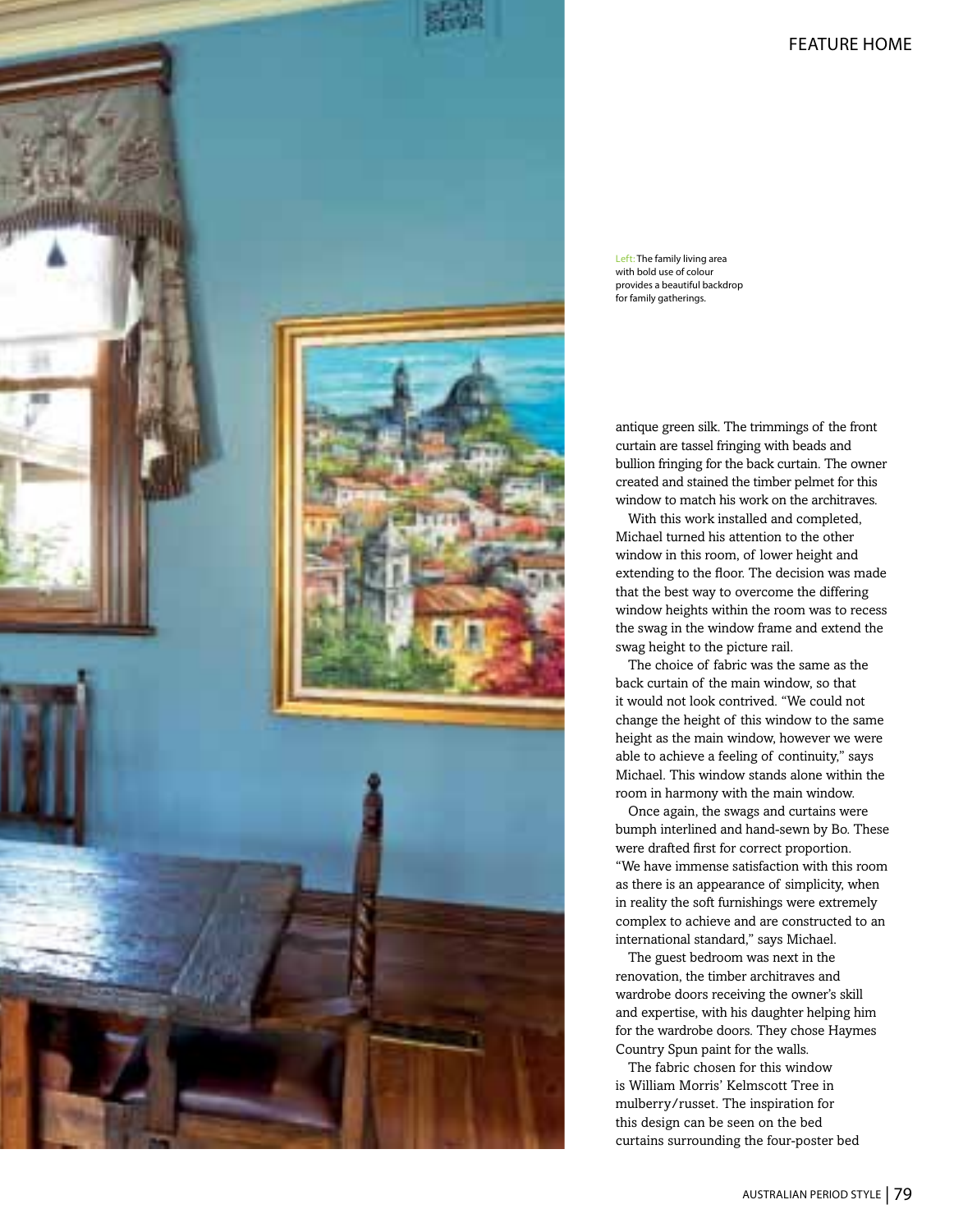

Above: The elegant simplicity of swagging antique silk on a pole is an effective way to deal with a difficult window. Right: Formal sitting room, the relaxed formality of the window treatment perfectly frames the interior.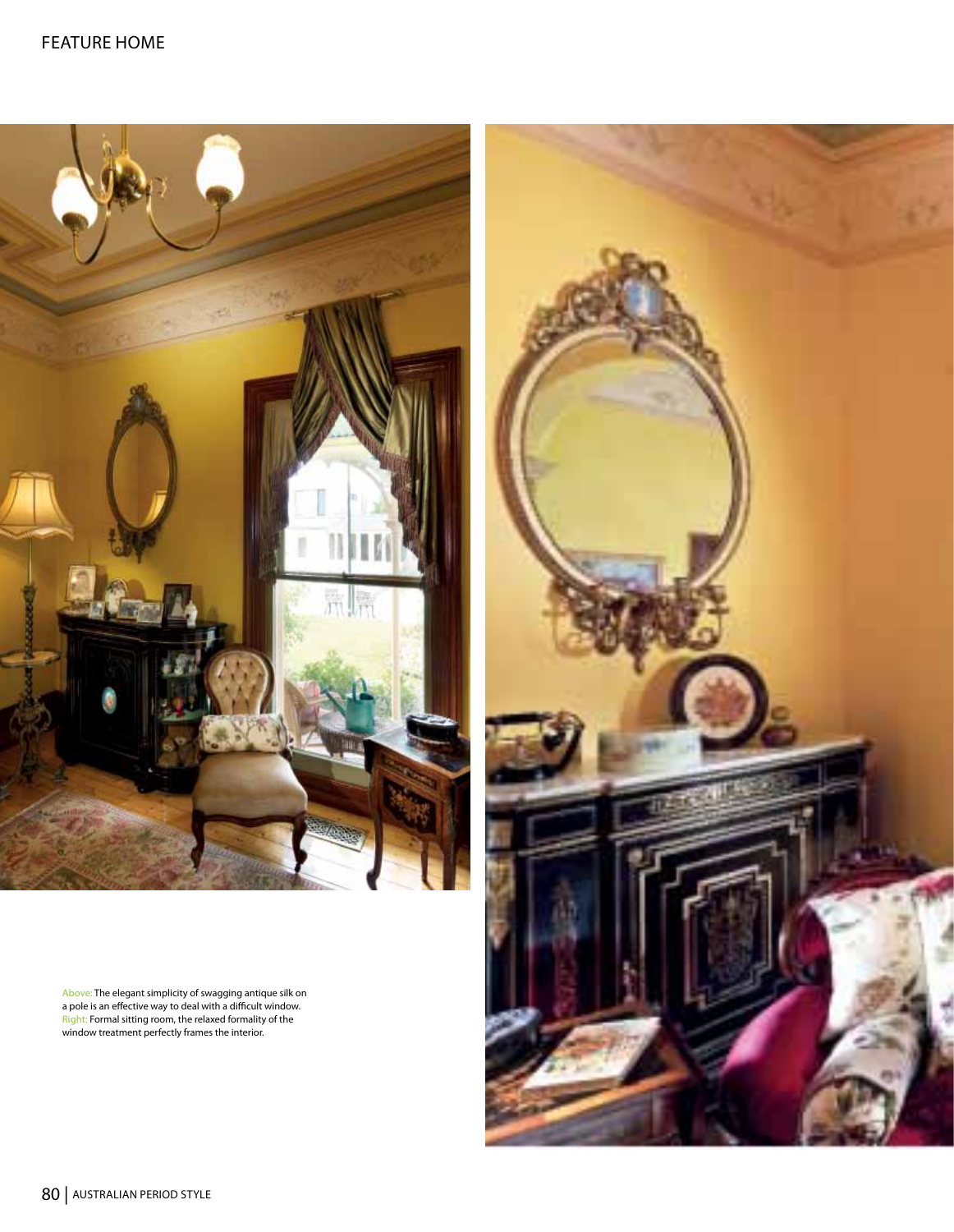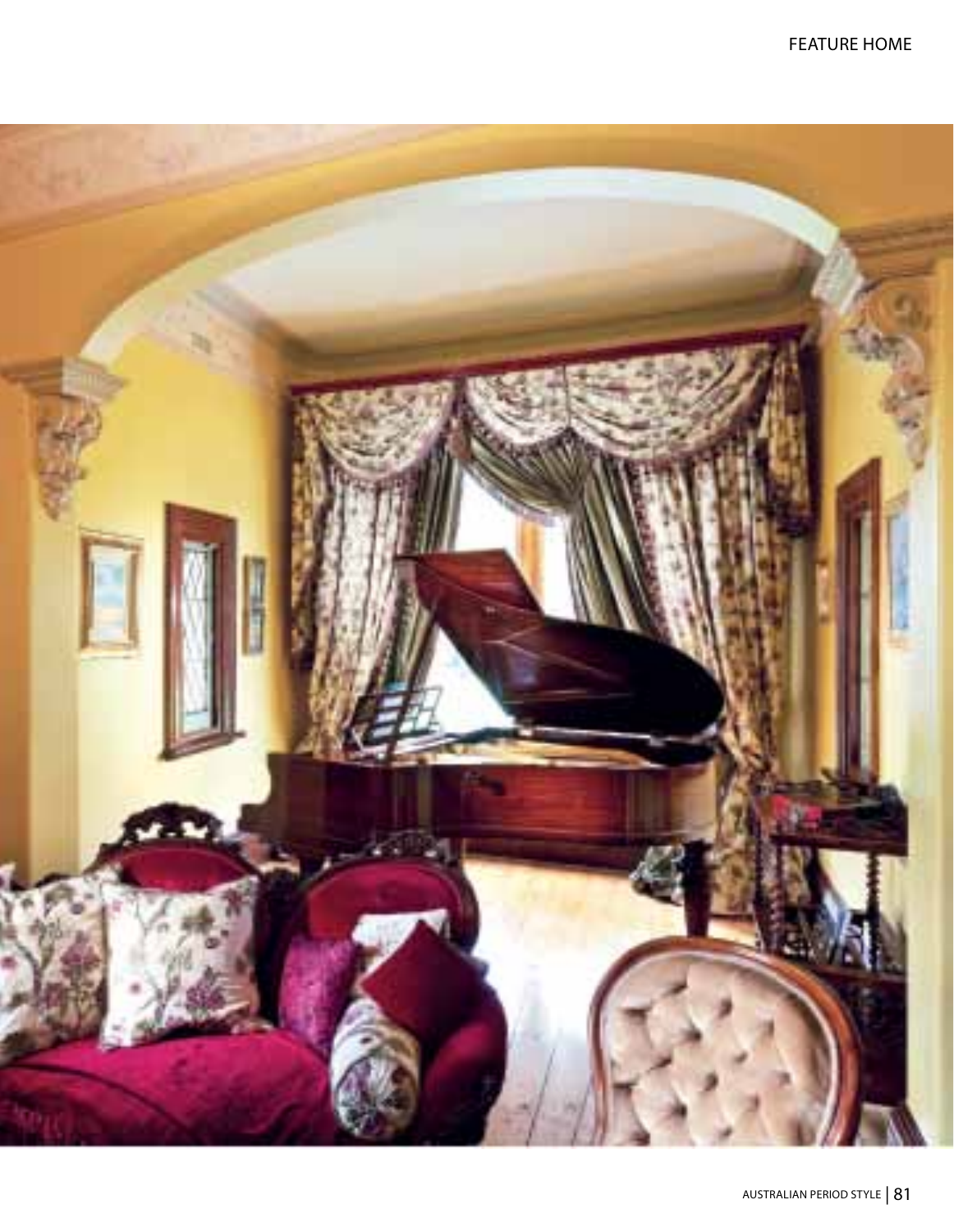

situated in Morris' bedroom at Kelmscott Manor (1891).

The soft furnishing design for this window is a corded flat valance (to show the beauty of the pattern in full) with jabots and tails. The valance has a Roman blind in purple silk to match the reverse tails of the valance and trimmings. As this room is for guests, a decision was made to do without side drapes for ease of use.

The combination of fabric and thick interlining with this design required the use of traditional assembly methods (long tacks) to achieve the desired appearance.

The final area of the house undertaken was the family room, for this the owners chose Haymes Regency paint. The room presented an interesting situation for Michael, with the combination of the blue of the walls and brown of the painted woodgrain architraves, the natural inclination would be to use a neutral cream colour for the soft furnishings or alternatively a terracotta.

"I suggested a stunning fabric, Savill, in platinum," he says. "A cherub addresses a higher power in this beautiful embroidered silk inspired by a fragment of French toile de jouy discovered in the Windsor archive, The Royal Collection 2011 © Her Majesty Queen Elizabeth II. The owner bravely agreed that this colour and design would work beautifully to bring the room together."

The shaped flat valances with jabots, rosettes and undertails (bias cut) provide a comfortable, relaxed and sophisticated feeling within the room. A bonded blind in cream silk with lace insert, as well as cream silk for the reverse on the tails, was